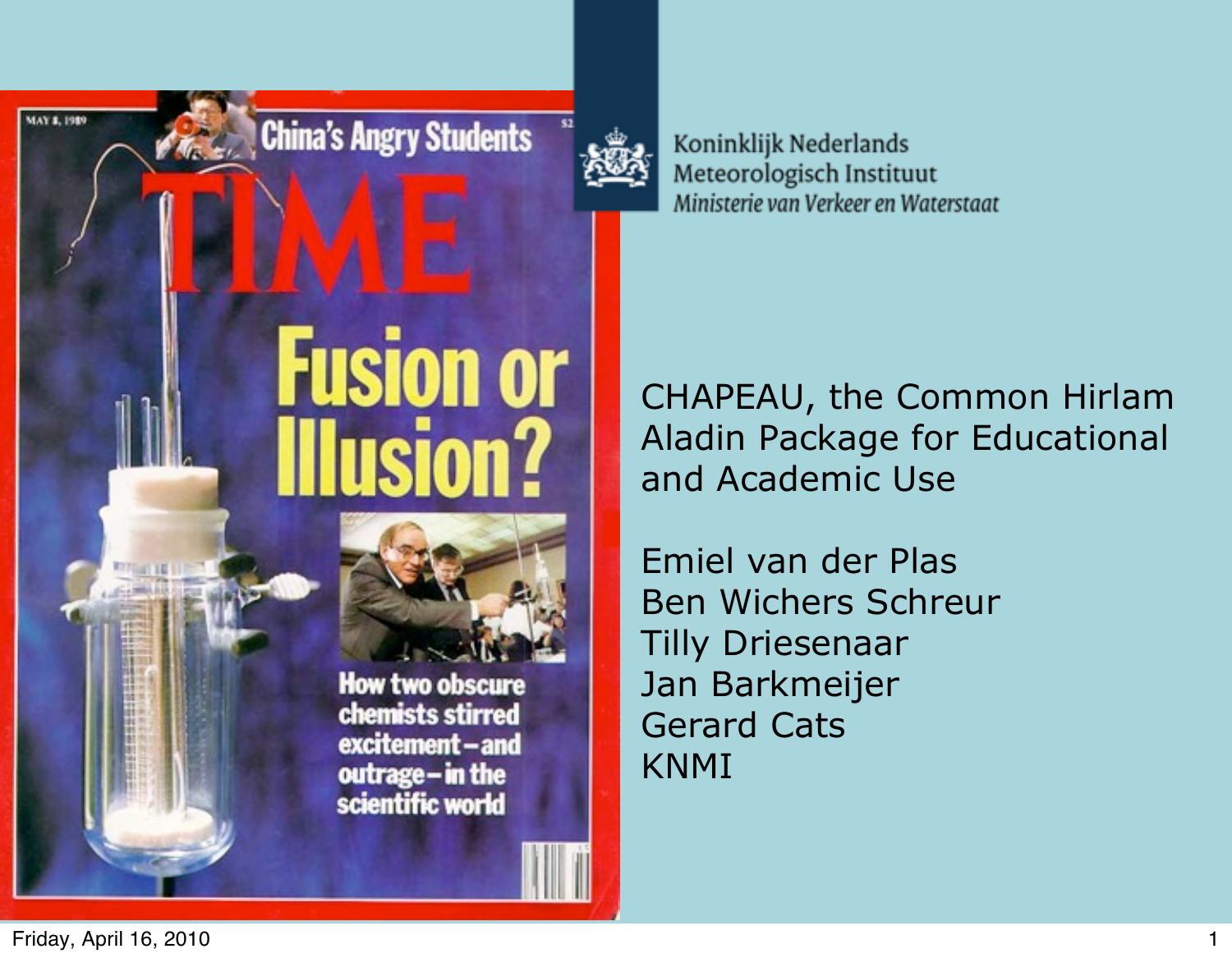

#### Parts of the puzzle

Emiel:

Improved meteorological predictions for airport capacity tuning: IMPACT and HARMONIE

Ben:

CHAPEAU concept and progress

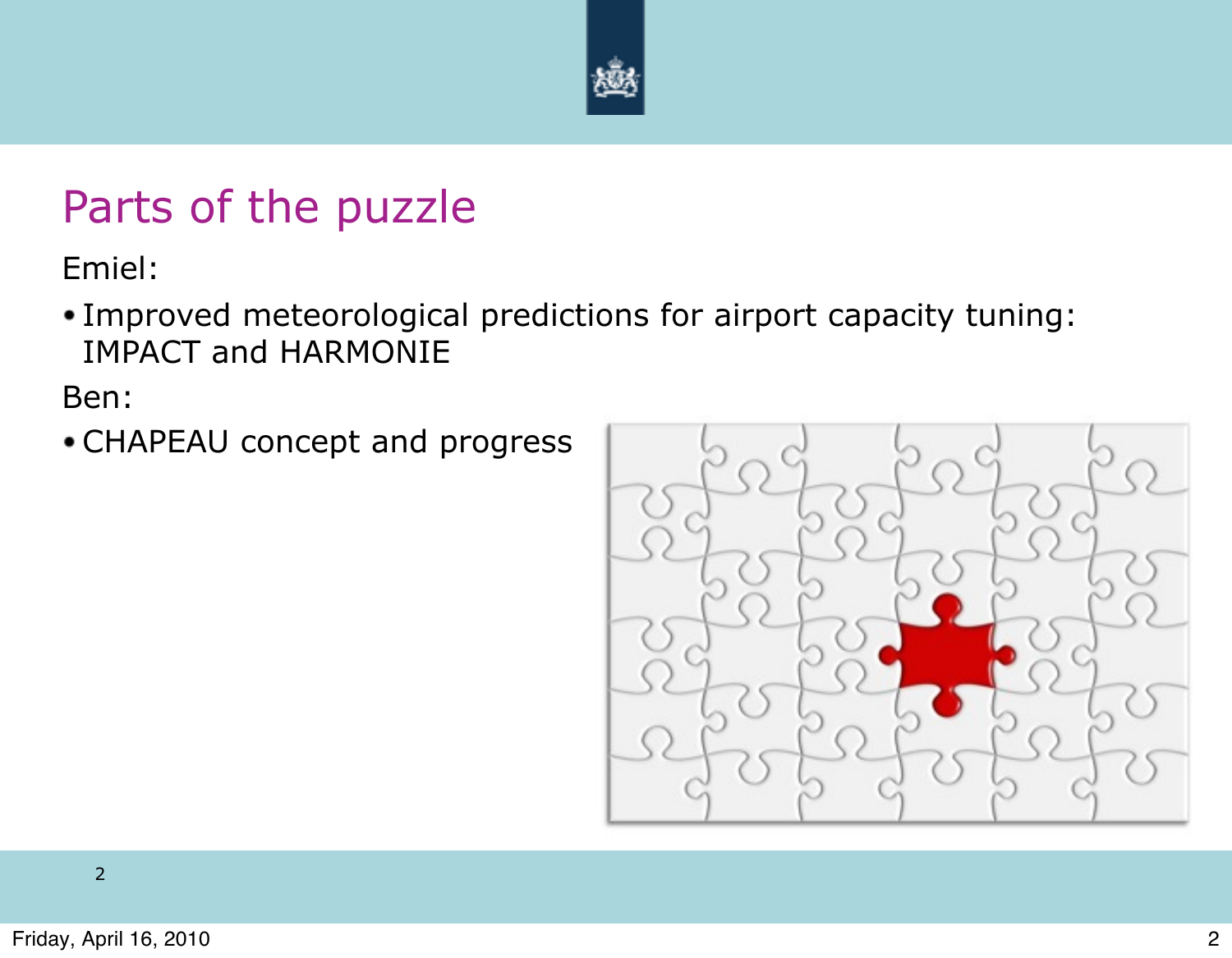

# Emiel and the IMPACT project

- Who is this Emiel?
- IMPACT: improved meteorological prediction for airport capacity tuning
- Objective
	- » Studying predictability of extreme weather at Schiphol Airport area using high resolution HARMONIE
- Description
	- Schiphol: accurate prediction of critical weather parameters » Safety, planning, etc
	- Cooperation of KNMI, Delft University of Technology and Wageningen UR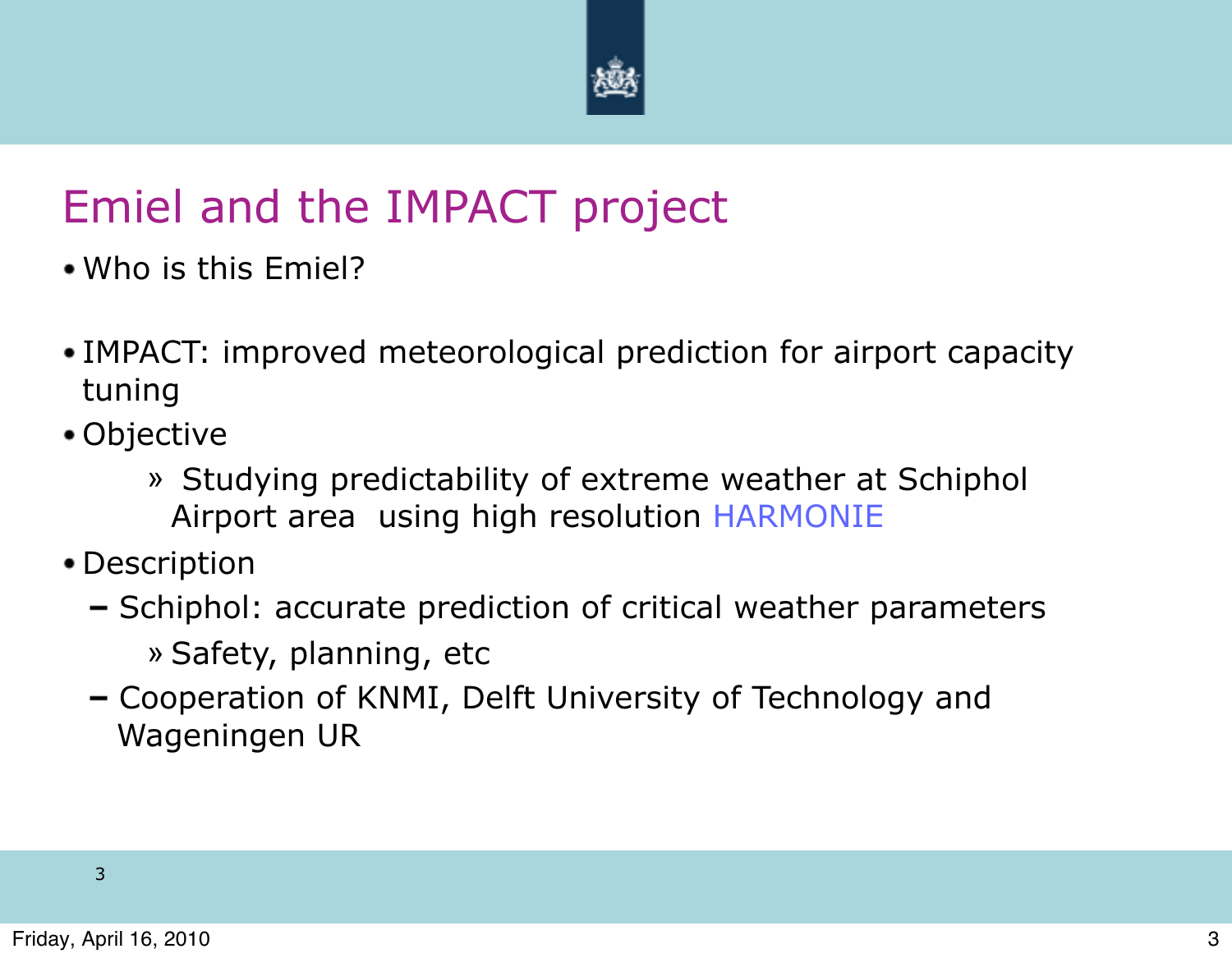

#### HARMONIE

More specifically:

- AROME physics
- Non-hydrostatic
- Resolution 2.5 km
- Run on ECMWF environment
- Case study of recent severe weather conditions
- Study influence of a.o.
	- > size modelled region
	- variation of surface data (e.g. SST)
	- Climate modifications
- Comparison with e.g. Hirlam 11km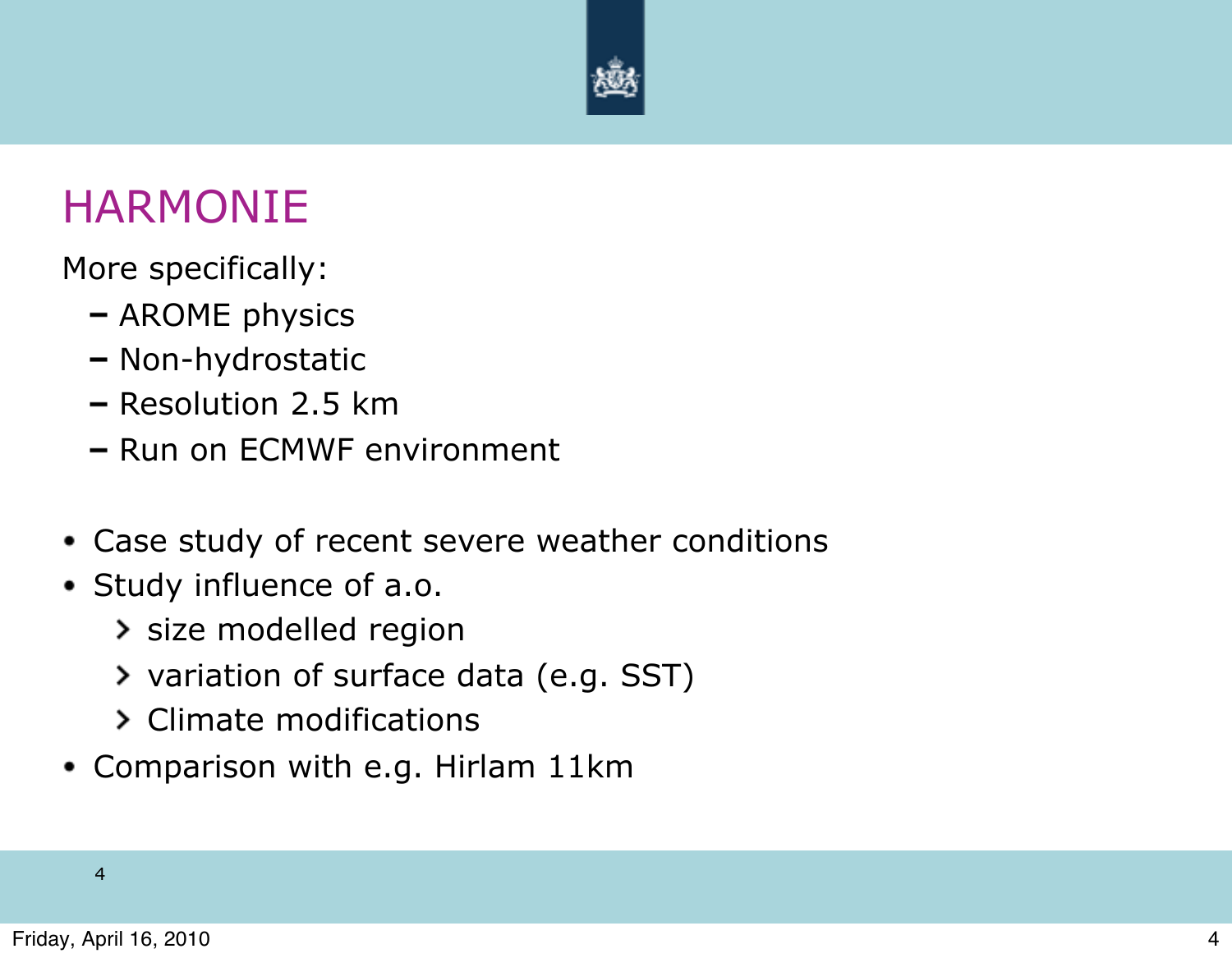

# Case study

Storm Kyrill, 18 January 2007

- Fast cyclogenesis
- Strong winds in Schiphol area

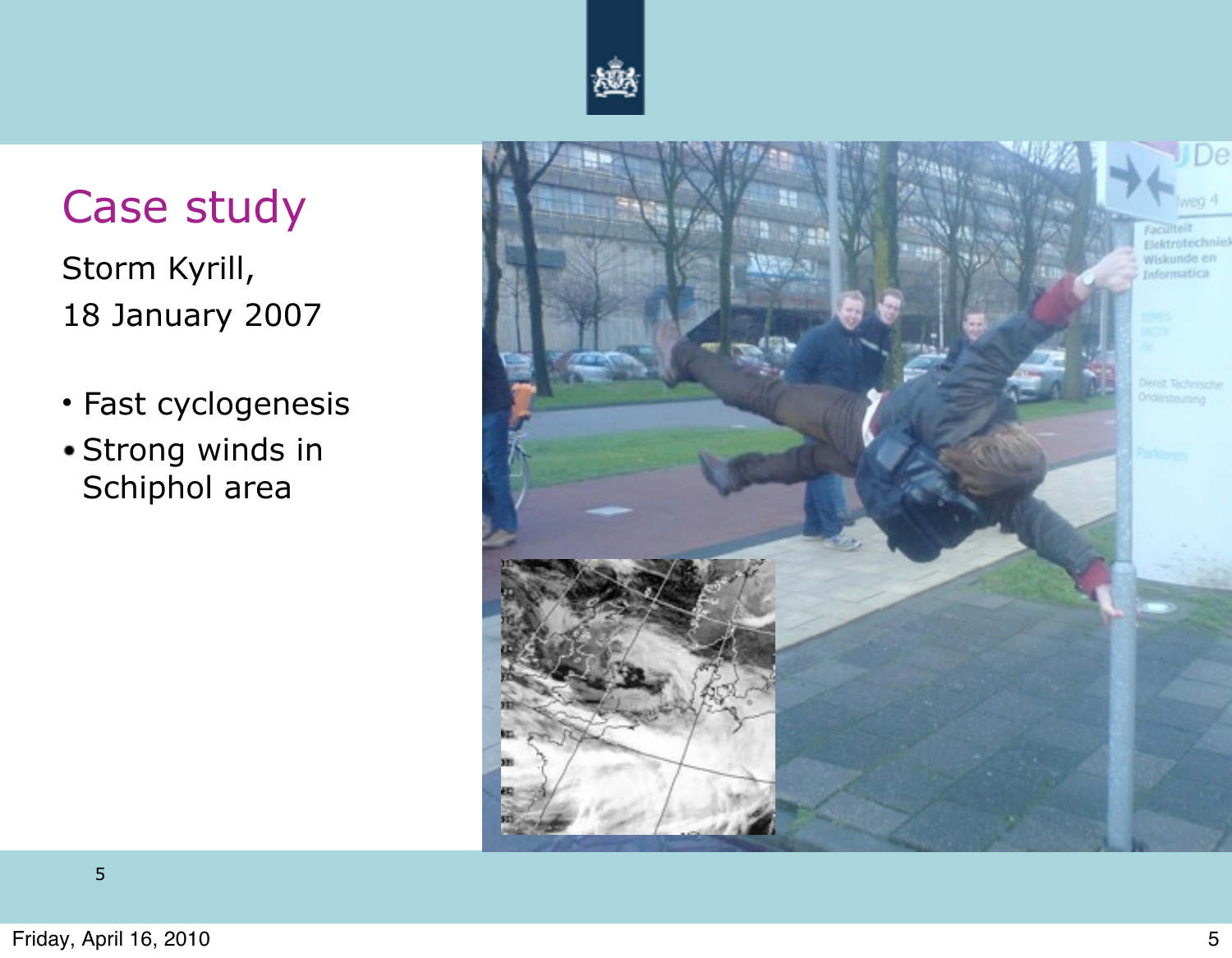

#### Preliminary results

200 vs 300 gridpoints (2.5 km) : (wind speed @ 12:00)

- boundary effects
- inland structures



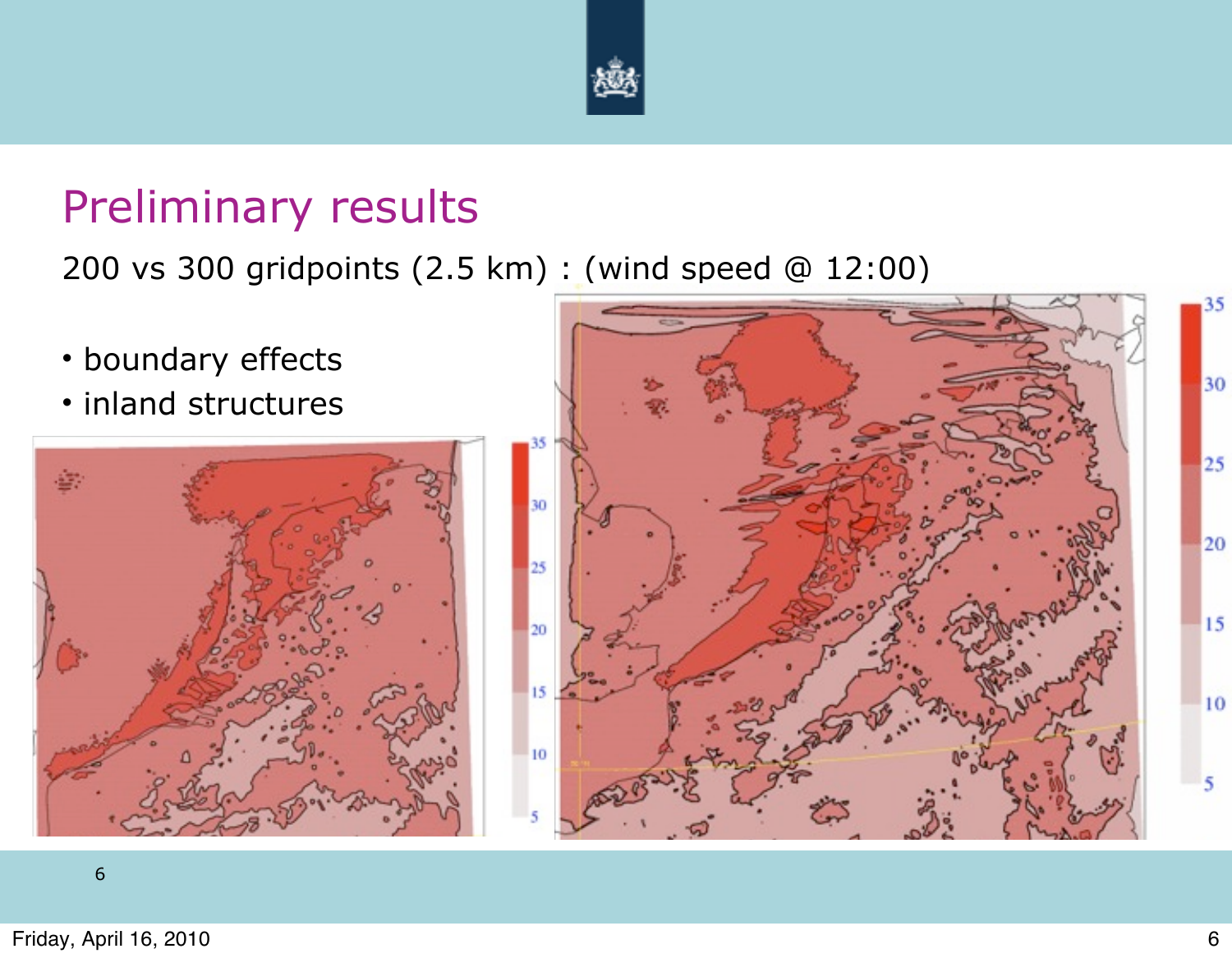

# Effect SST (normal or  $+2^{\circ}$ ) on precipitation



Thursday 18 January 2007 00UTC ATHEN Forecast t-2 VT: Thursday 18 January 2007 02UTC On "Targe scale precip

Thursday 18 January 2007 00UTC ATHEN Forecast t+2 VT: Thursday 18 January 2007 02UTC On "large scale precis-

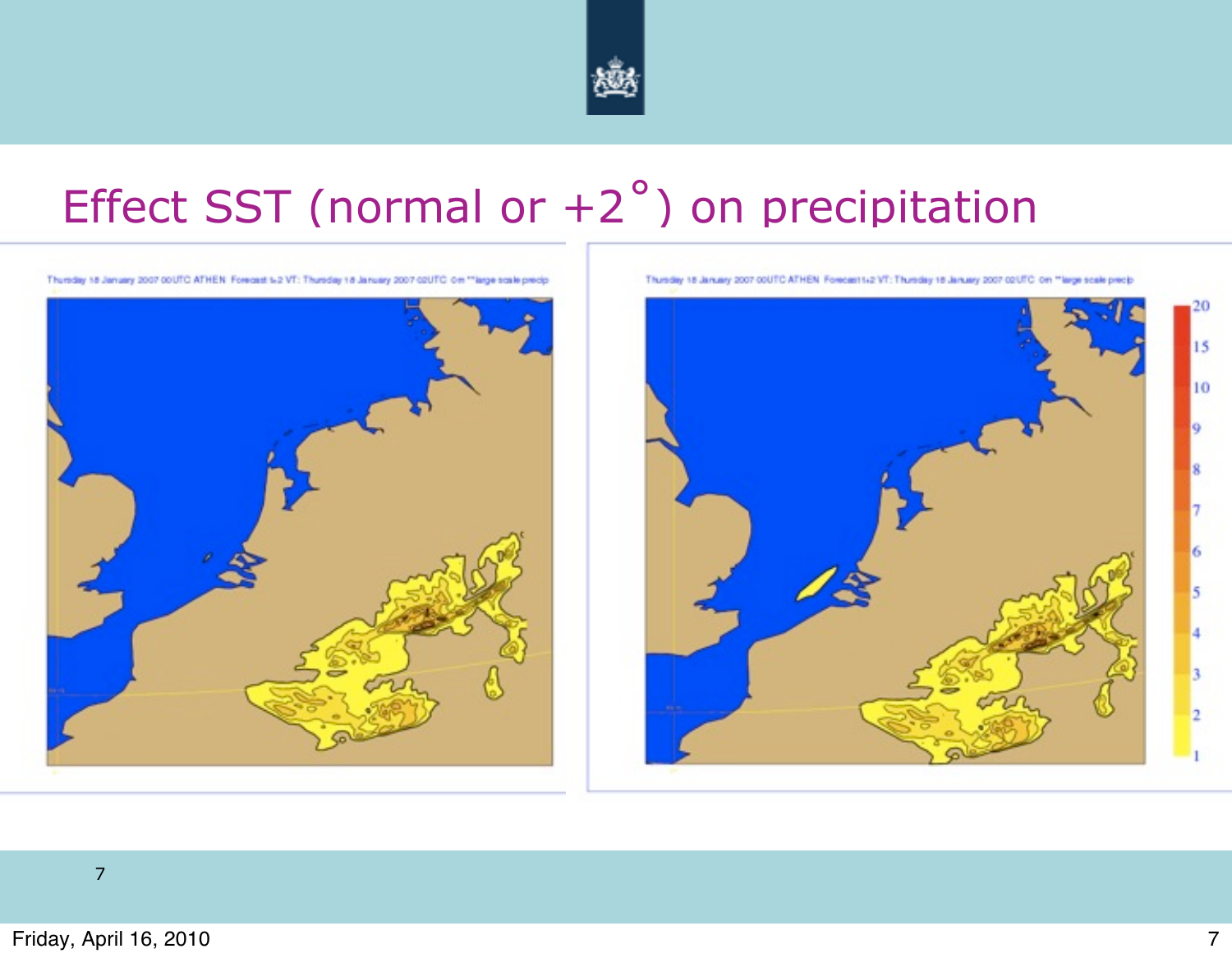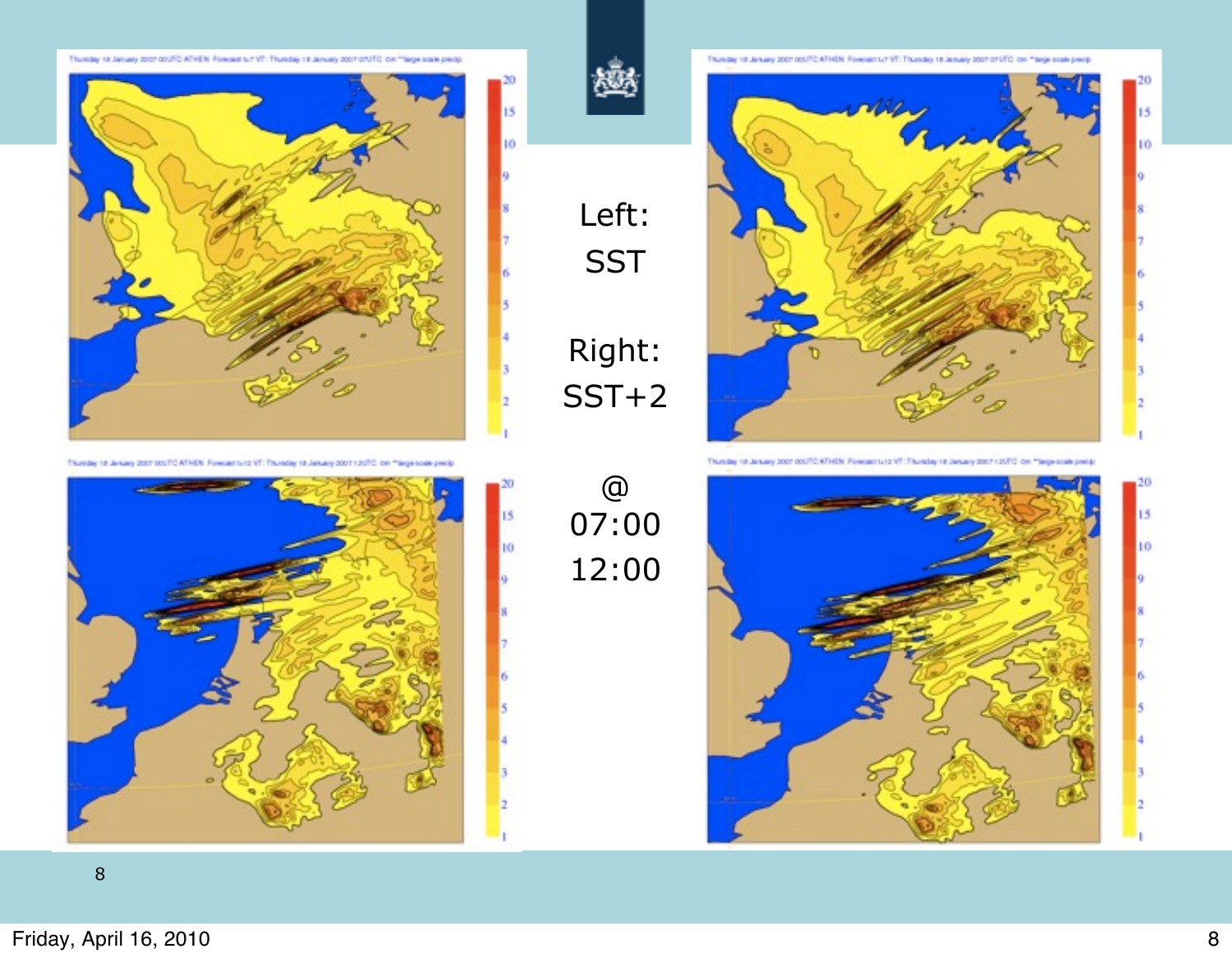

# Goals CHAPEAU

- •internet distribution of Harmonie
- •for education and academic research
- •on local computer
- •support most common types of experiments
	- **•**scenarios
		- modification of inputs
	- •parameterization studies
		- sensitivity (namelists)
		- source code modification
	- •chemistry
	- •urban scale
- **•**simplification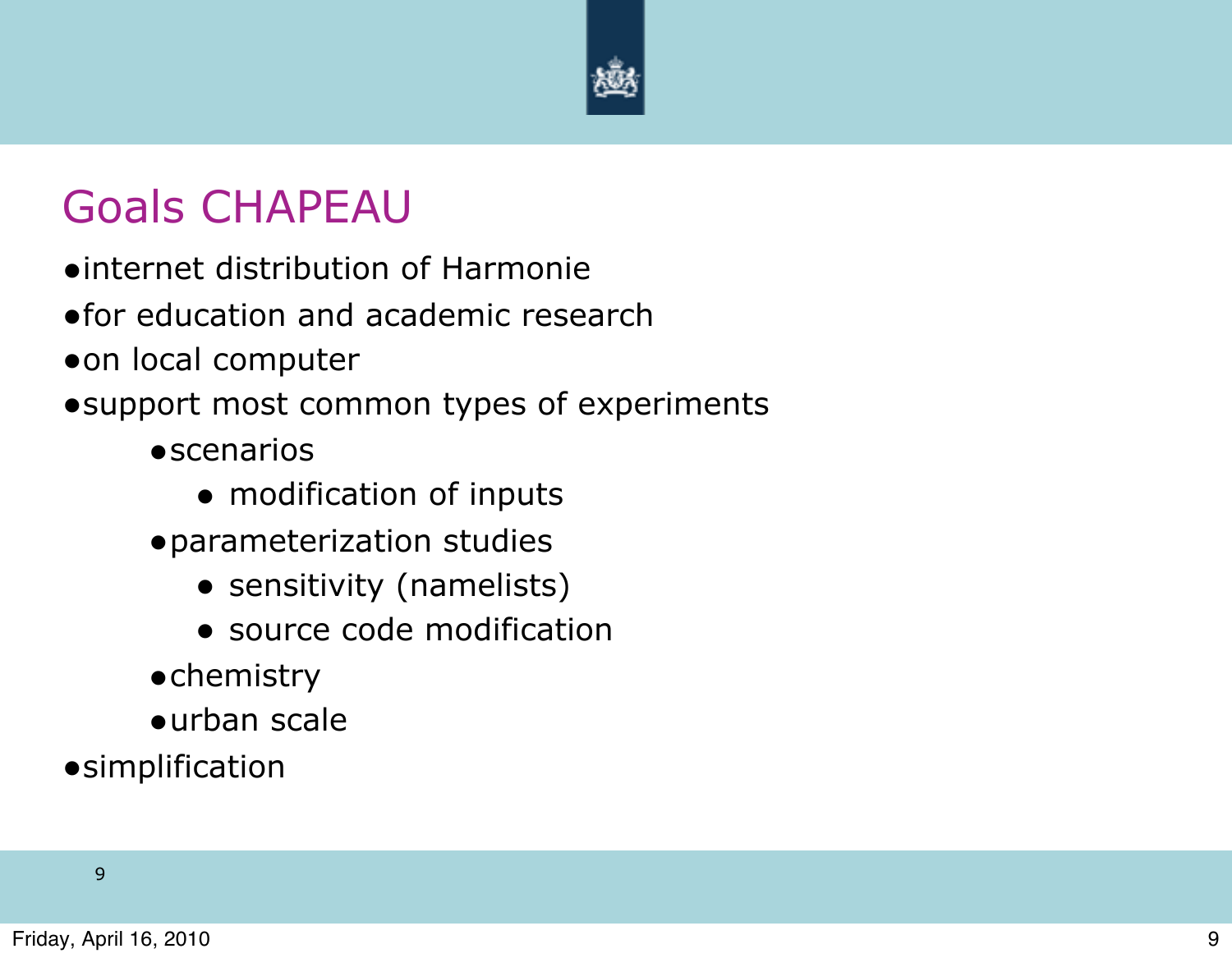

# **Conclusion**

- Progress is disappointing
	- $-$  time spent
	- moving target
- Daan Degrauwe and Alex Deckmyn, KMI
	- $-$  Linux implementation
		- mSMS
		- > fixed inputs (Belgian area)
		- > single processor (no MPI)
	- postprocessing and visualization in R
- $\bullet$  KNMI
	- $-$  set up academic users at ECMWF
	- "helpdesk"
- WRF implementation using ECMWF boundaries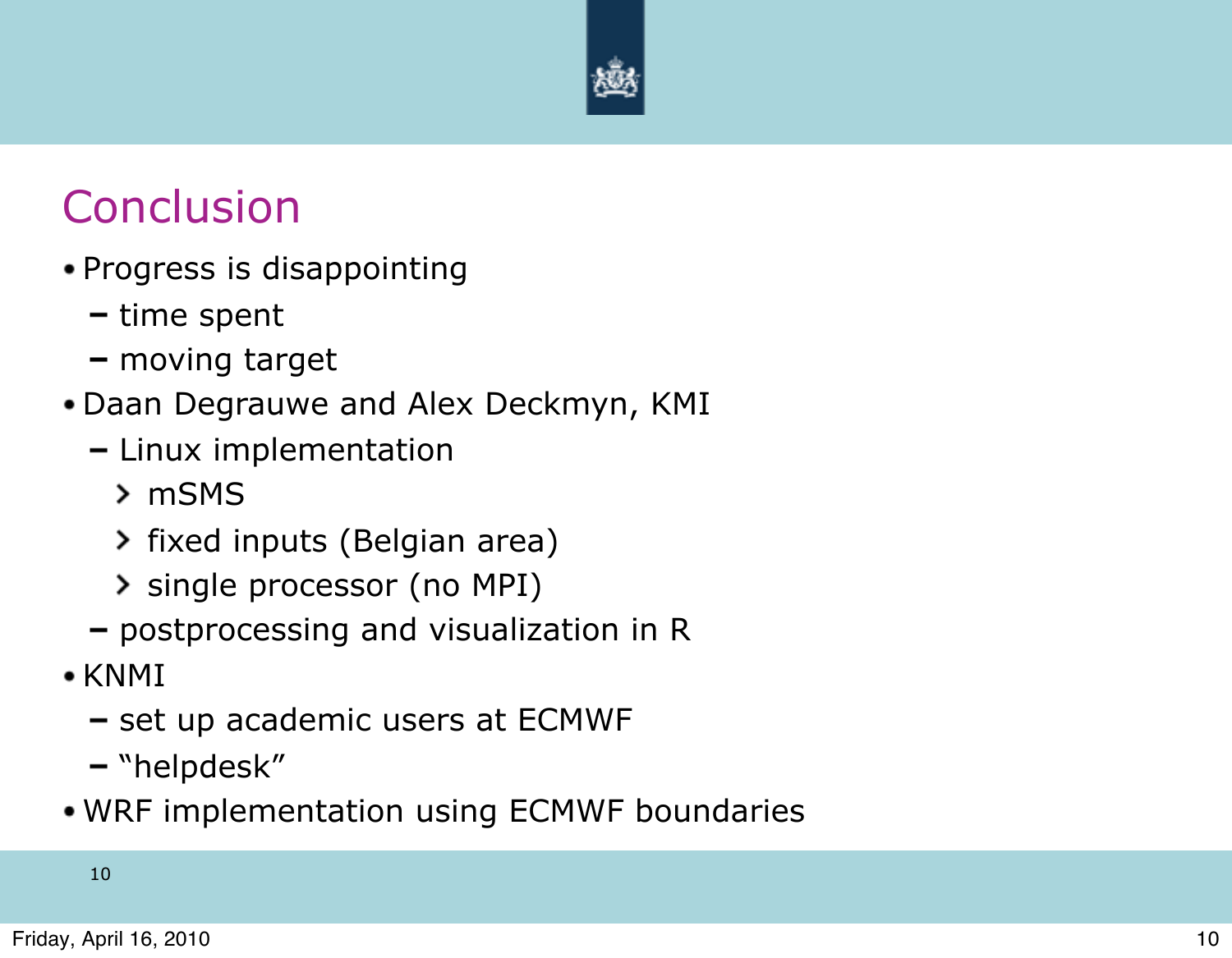

# Concept

- reduce complexity and maintenance, increase flexibility
- use WRF infrastructure
	- climate fields
	- boundaries
	- $-$  initial conditions
	- postprocessing and visualization, verification
- netCDF interface to forecast model
- plug in forecast model
- direct and fair comparison to WRF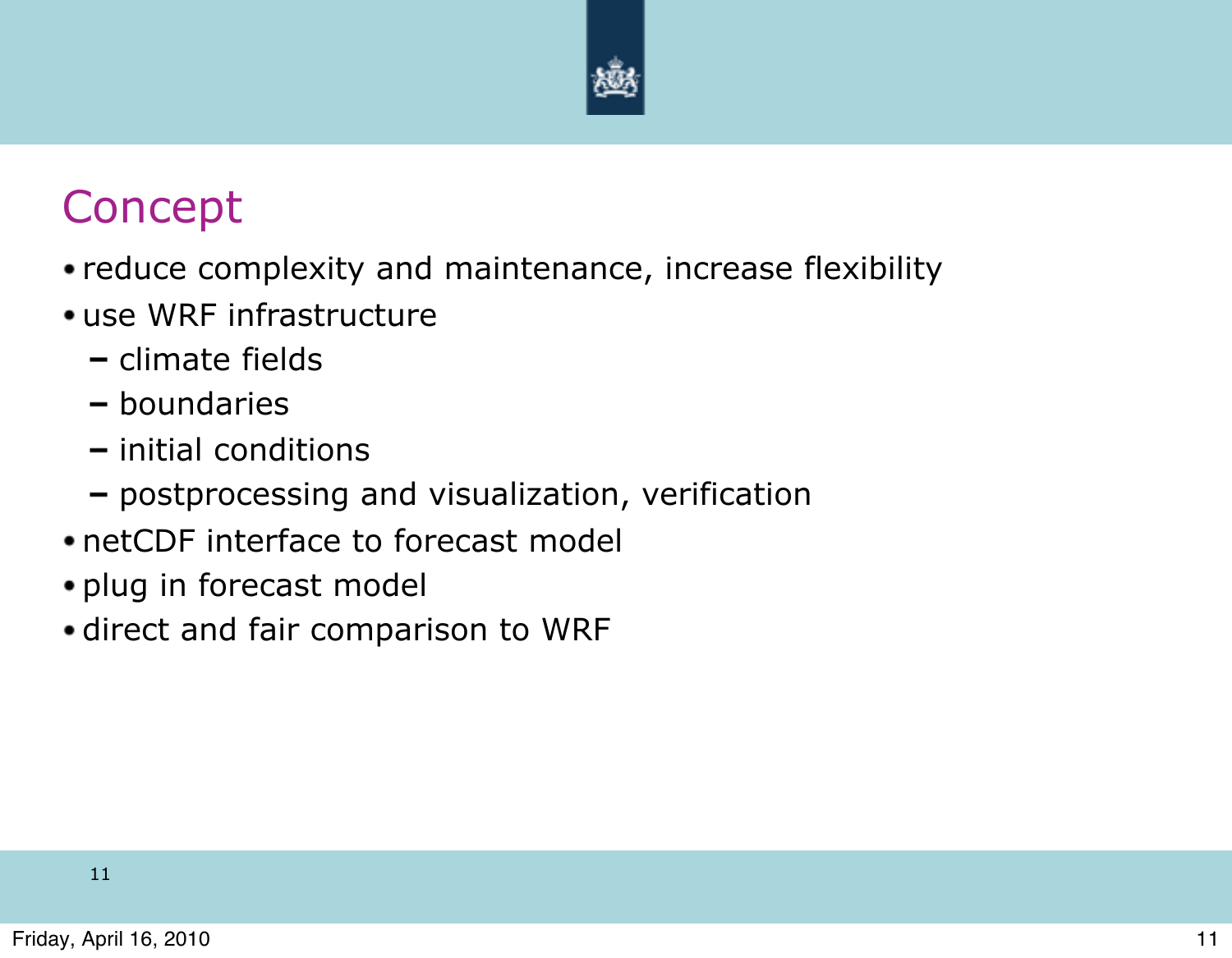

# Disadvantage

#### twice the amount of documentation